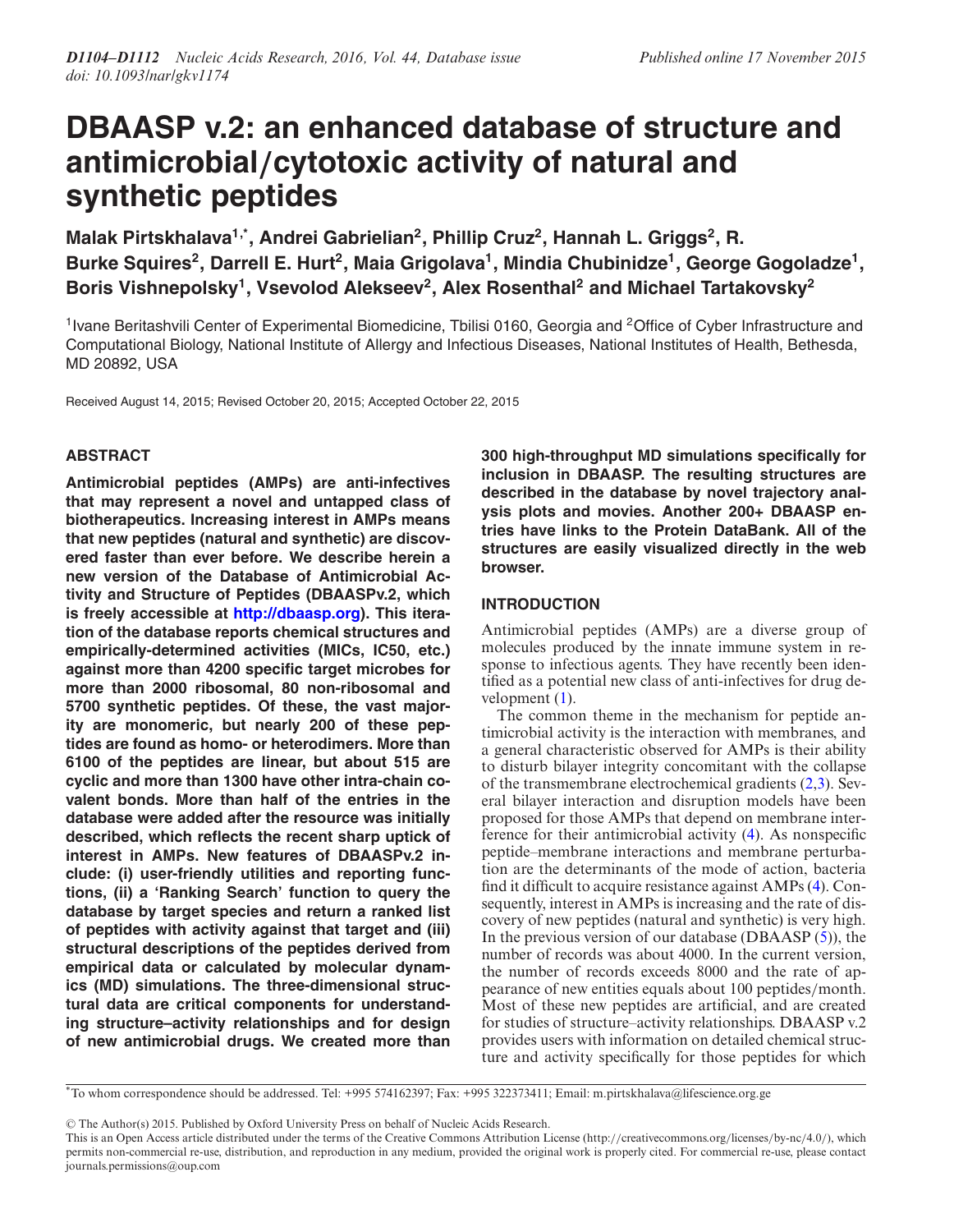antimicrobial activity against particular target species has been tested experimentally. In the database you can find information on the peptides' activities against more than 4200 different organisms (bacteria, fungi, some parasites, viruses and cancer cells). Users can also find data on hemolytic activity and cytotoxicity of peptides. Currently, DBAASP v.2 serves as a repository of the information necessary for the study of structure/activity relationships. The database provides information and analytical resources to the scientific community to facilitate the design of antimicrobial compounds with a high therapeutic index.

## **MATERIALS AND METHODS**

#### **Structure of the database**

DBAASP is hosted on a Linux server using a JBOSS 7 application server [\(http://www.jboss.org\)](http://www.jboss.org). All entries are stored in a MYSQL 5.5 [\(http://www.mysql.com/\)](http://www.mysql.com/) database. [The application is written in JAVA 7 \(http://www.oracle.](http://www.oracle.com) com). A Jmol viewer [\(http://www.jmol.org\)](http://www.jmol.org) is integrated into the database in order to visualize the 3D structures from both the PDB and molecular dynamics (MD) simulations.

## **Data collection**

Information about AMPs was collected from PubMed [\(6\)](#page-7-0) using keywords: antimicrobial, antibacterial, antifungal, antiviral, antitumor, anticancer and anti-parasitic peptides. In the current version of the database the information was gathered from more than 1500 articles created by more than 5400 authors.

#### **Information about chemical structure**

Information on chemical structure includes: amino acid sequence (amino acids with an L-isomer or without a stereoisomer are denoted by uppercase letters, Dstereoisomers are represented by lowercase letters); length of peptide; C- and N-termini modification; and unusual and post-translational modification (unusual or posttranslationally modified amino acids are denoted by an X or x).

#### **Data on 3D structure**

Information describing 3D structure includes data reporting intra-chain covalent bonds and MD models of peptides. The database also allows users to access structural data from the PDB, as 205 entities have links to the corresponding structure file and entry on the PDB web site [www.rcsb.org](http://www.rcsb.org) [\(7\)](#page-7-0). MD simulations have been performed for  $\approx$ 300 peptides to-date, and this effort is ongoing.

#### **MD simulation**

MD simulations for over 300 peptides have been performed, and updates are added regularly. Since many of the peptides in the database are derivatives, the number of non-derivative sequences is much smaller. The peptides that we have performed MD calculations on initially were chosen specifically to cover this more non-redundant set so as to maximally cover a wide range of structural space. For peptides with 30 or more amino acids, a starting model was generated using the Phyre2 web server at www.sbg.bio.ic.ac.uk/ phyre2 [in the intensive mode \(8\). Peptides with 29 or fewer](http://www.sbg.bio.ic.ac.uk/phyre2) amino acids were built with an extended conformation using the Chimera program [\(9\)](#page-7-0). MD simulations were performed under isothermal conditions with periodic boundary conditions using the AceMD program [\(10\)](#page-7-0) on the NI-AID HPC cluster (the Office of Cyber Infrastructure and Computational Biology (OCICB) High Performance Computing (HPC) cluster at the National Institute of Allergy and Infectious Diseases (NIAID), Bethesda, MD). Each model was explicitly solvated with TIP3P water molecules and Na+ and Cl- neutralizing counterions, and disulfide and/or cyclic-peptide bonds were added as indicated in the peptide card, using the VMD program [\(11\)](#page-7-0). Electrostatic interactions were calculated using the Particle-Mesh Ewald summation. The CHARMM27 force field [\(12\)](#page-7-0) was used with CHARMM atom types and charges assigned in VMD. Prior to the start of the production simulation, 1500 steps of energy minimization were performed using the conjugate gradient method, followed by 100 ps of equilibration using the isothermal ensemble, and finally 2 ns of isothermalisobaric dynamics.

Production runs were conducted at 310 K for 400 ns with data collected every 200 ps. For all simulations, a 4 fs integration timestep was used along with a  $9A$  non-bonded cutoff, which are the AceMD defaults. A Langevin thermostat was used to maintain temperature and a Berendsen barostat at 1 atm was used to control pressure.

A simplified similarity measure called a  $C\alpha$  torsion angle was used to analyze and present the results of the simulation. The  $C\alpha$  torsion angle is defined as the non-bonded torsion angle arising from four consecutive  $C\alpha$  atoms along the chain of the peptide. For each frame of the simulation, an array of  $C\alpha$  torsion angles for each of the amino acids in the peptide was created  $(13,14)$ . The 'representative structure' was identified as the simulation frame whose array has the smallest mean RMSD to all the other frames in the simulation, and a PDB file for this frame was generated after optimizing the local structure with the 'idealize' routine of the RosettaDock program [\(15\)](#page-7-0) (Supplementary Figure S1). This PDB file can be downloaded by clicking the 'Representative structure' link on the peptide card, and can be visualized in 3D within DBAASP via the integrated Jmol viewer.

The  $Ca$  torsion angle arrays were also used to create a new type of heat map plot, which shows groupings of simulation frames with similar structures and suggests the number of different types of structures arising during the simulation. These heat maps were produced by first re-ordering all of the simulation frames according to increasing distance of their corresponding  $C\alpha$  torsion angle array from the representative structure defined above. A square heat map was then constructed with each axis corresponding to all the simulation frames ordered as described above. The  $C\alpha$  torsion angle distance is calculated between all pairs of frames in the trajectory. Each element within the heat map represents the color-coded difference between the arrays for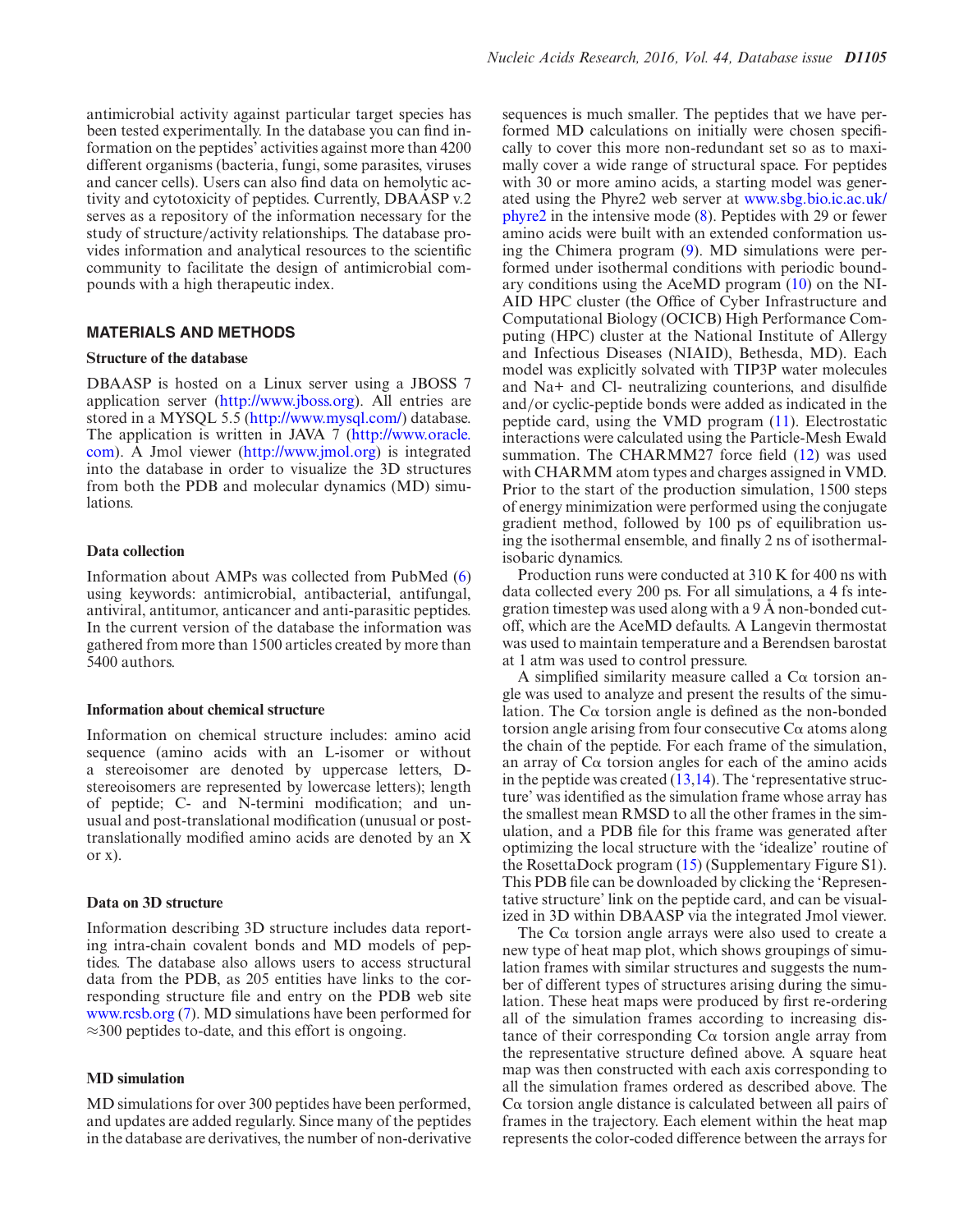the two corresponding frames (Supplementary Figure S2). Similar structures tend to be grouped together and are evidenced by square blocks of array elements of similar light colors. Note that the heat map is symmetrical above and below the diagonal, the latter corresponding to the comparison between each simulation frame and itself. These heat maps can be viewed within DBAASP by clicking the 'Selfconsistency' link on the peptide card.

The propensity of each amino acid position along the peptide to assume a secondary structure type (helix, sheet or coil) over the course of the simulation was determined using the program 'Simulaid' [\(16\)](#page-7-0), and plots of secondary structure type for each amino acid versus simulation frame can viewed by clicking the 'Secondary structure' link on the peptide card (Supplementary Figure S3).

The VMD program was also used to produce a movie of the peptide's motions as it progresses through the MD simulation. The movie shows a cartoon ribbon view of the peptide, with color progressing from blue at the N-terminus to red at the C-terminus. Coiled ribbons indicate helical regions along the peptide chain, sheets are indicated by ribbons with arrows indicating the C-terminal end of each strand of the sheet and random coils are represented by tubes. A stick representation of all atoms is also shown, and dashed magenta lines indicate hydrogen bonds. The movie can be downloaded and viewed by clicking the 'Trajectory' link in the peptide card.

#### **Ranking search**

Antimicrobial and hemolytic/cytotoxic activity against target cells is comprised of information on target cell identity, activity measure, activity value and unit of measure. 'Ranking search' provides the capability to get a ranking list of peptides for a given target species (or mammalian cell) and the corresponding measure of biological activity. Ranking is done based on the value of the activity in units of  $\mu$ g/ml, except for insects, for which ranking is presented in units of nmol/g. For a ranking search, standardization of the denotations of measures of activity was performed.

AMP antiviral activity should be distinguished from antibacterial activity. Bacteria are fully self-sufficient objects and able to grow without host cells. Therefore, bacteria growth inhibition or killing is measured directly. A virus is not a self-sufficient object and cannot be reproduced without a host cell. Consequently, inhibition of the different processes connected with virus multiplication in host cells, such as activities of integrase, reverse transcriptase, protease, Vif-Vifbinding, cell fusion/entry and replication are evaluated. In the literature, characteristic measures of these processes are  $IC_{50}$  and  $EC_{50}$ . For a 'Ranking search' it is necessary to distinguish measures that characterize inhibition of different activities.

## **DATABASE UPDATE**

#### **Summary of update**

DBAASP v.2 hosts more than 8000 entries, twice as many as the previous version, and among them more than 7800 are monomers, 56 dimers and 135 Two-Peptides. The database

allows users to obtain data on experimentally validated activities against more than 4200 target cells and organisms.

The new version of the database allows users to access structural data from PDB (more than 200 entities), and 3D structural data from MD modeling performed specifically for this project (currently over 300 peptides, and regularly increasing).

The capability to search for peptides by UniProt ID [\(17\)](#page-7-0) has been added to the new version.

A 'Ranking search' provides users with information on synonyms (based on the NCBI Taxonomy Database [\(18,19\)](#page-7-0)) and the existence of synonyms is considered by the search. Standardization of the units of activity measurement has also been done.

There is a new 'PubMed Search' that allows retrieval of recent data from PubMed that has not yet been analyzed and deposited in DBAASP.

There is a new 'Property Calculation' utility that allows users to calculate several Physico-Chemical characteristics based on a peptide sequence.

The 'Peptide card' and the utilities 'Search' and 'Ranking Search' have an improved organization compared to the previous version.

#### **Novel data**

Full information on each peptide is presented in the peptide card. An example of a peptide card from DBAASP v.2 is given in Supplementary Figure S4. The new version of the peptide card contains two additional fields for 'PDB' and 'UniProt'. The 'PDB' field contains a link to the corresponding entry on the PDB web site, as well as a link to the integrated Jmol viewer for viewing the structure. The 'UniProt' field contains the UniProt ID and links to the UniProt Database.

We distinguish three types of peptide UniProt IDs and they are referred to as 'Peptide ID', 'Precursor ID' and 'Probable Precursor ID'. A UniProt ID is defined as a 'Peptide ID' if the amino acid sequence coincides with the sequence in a UniProt entry. A UniProt ID is defined as a 'Precursor ID' if the amino acid sequence corresponds to the part of a UniProt entry that is defined as a precursor. A UniProt ID is defined as a 'Probable Precursor ID' if the amino acid sequence corresponds to the part of a UniProt entry that can be considered as a precursor.

Another new feature on the peptide card is the capability to retrieve new information about the peptide from PubMed keyed off of either the peptide's name or UniProt ID.

The knowledge of the 3D structure of peptides is very important for the study of structure–activity relationships. More than 6100 monomers from the database do not have any intra-chain covalent bonds and so are linear. 515 peptides are cyclic and more than 1300 peptides have intrachain covalent bond(s) (including 1296 peptides with disulfide bonds, [16](#page-7-0) with dicarba bonds, 13 with lactam bonds, 7 with thioether bonds and 3 with side chain-main chain bonds).

For  $\approx$ 300 peptides (and increasing), MD modeling has been performed and results are presented in DBAASP v.2. We have worked to streamline the analysis of the MD simulations and the presentation of the structural informa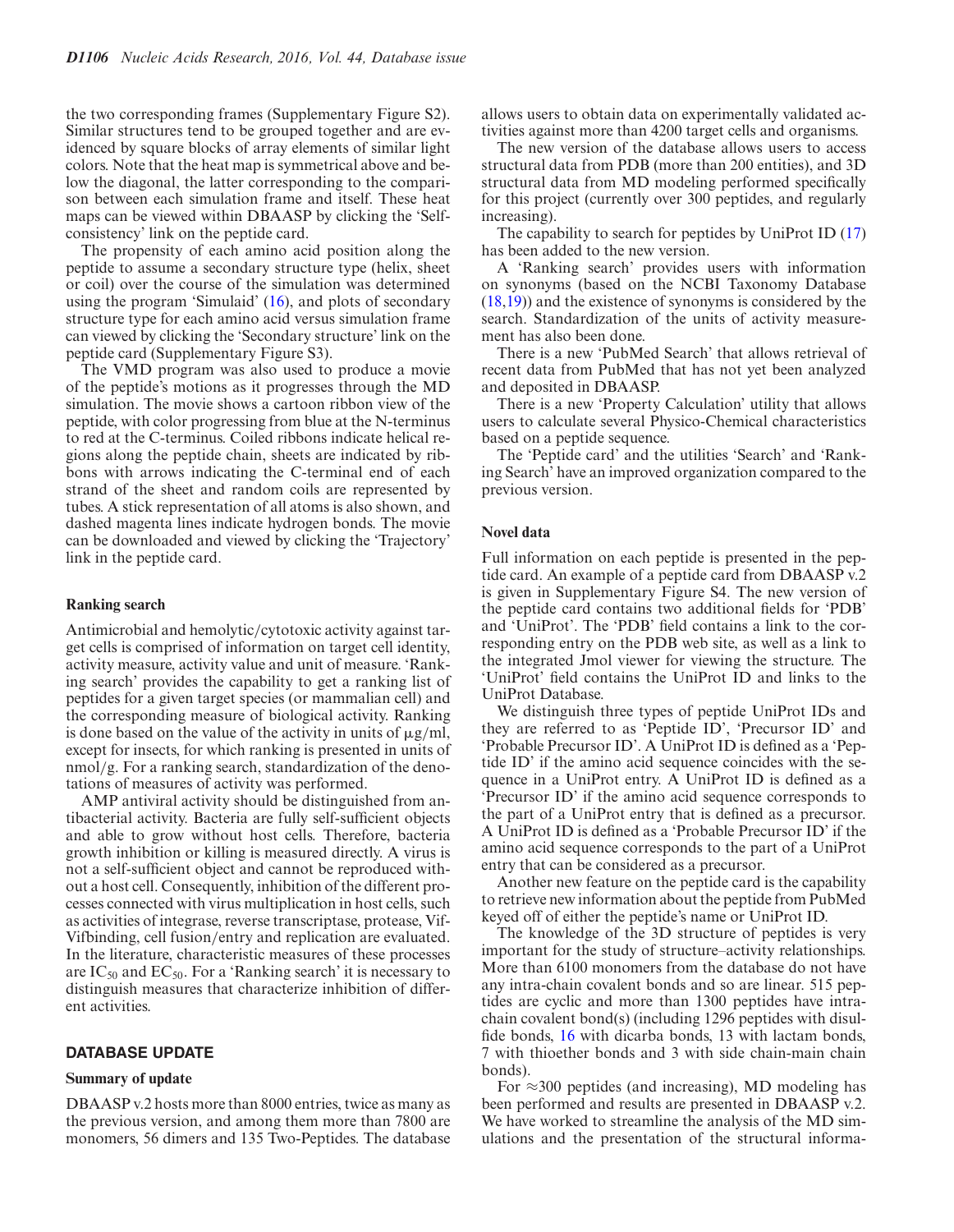tion within the database including developing novel ways to present the MD data. Each peptide card in the database that has associated MD data has four additional structuraldata fields associated with its record: 'Representative structure', 'Self-consistency', 'Secondary structure' and 'Trajectory' (Supplementary Figures S1–S3):

- Representative structure: the peptide atomic coordinates in PDB format for the frame from the MD simulation that has the smallest total structural deviation from every other frame, based on  $C\alpha$  torsion angle (Supplementary Figure S1). C $\alpha$  torsion angle was chosen as the similarity metric for several reasons. It requires only a single parameter per residue, no alignment of frames is necessary since it is an internal coordinate measurement, and it is more sensitive to local geometry (which is relatively important for peptides) rather than global geometry.
- Self-consistency: a new type of heat map, developed specifically for this project, which displays for each simulation frame its distance from every other frame of the peptide's  $C\alpha$  torsion angle internal coordinates array. The frames in the heat map are ordered according to distance from the representative structure (defined above). This procedure removes the arbitrary dependence on a reference simulation frame. This representation also provides a simple clustering of the structures by bringing similar conformations together, shows at a glance how many different types of overall structures may be represented within the simulation, indicates the fraction of the simulation represented by the most prevalent conformational states and shows how similar these states are to each other (Supplementary Figure S2).
- Secondary structure: a plot that describes when each amino acid assumes a helix, sheet and/or coil secondary structure over the course of the MD simulation (Supplementary Figure S3). This plot indicates which portions of the peptide sequence tend to be ordered, and the frequency of transitions between different structural states.
- Trajectory: an embedded movie file showing the movement of the peptide through the course of the MD simulation. We have worked to optimize the aesthetics of the movies for maximum clarity and impact.

The primary trajectory data are not included in the database due to the size of the associated files, but this information is available from the authors upon request.

#### **New functionality**

*Search.* Inclusion of the new structural information in this version of the database peptide card has resulted in the appearance of two new items within the search utility. Now, by accessing two dropdown menus, users can search for peptides that have UniProt IDs, as well as for peptides with 3D structural information––either a PDB structure, information from MD models, or peptides with both types of information (see Supplementary Figure S5).

Consequently, in addition to searches according to chemical structure, complexity type (monomer, dimer and twopeptide), source, synthesis type (ribosomal, nonribosomal and synthetic) and target species, the DBAASP v.2 search page allows users to search and select peptides according to the existence of 3D structure or UniProt ID.

*Ranking search.* The comprehensive version of a utility called 'Ranking Search' is available for users. In the new version, along with the search by particular type of pathogen and measure of activity, a user can perform ranking search according to healthy cells and measurements of lysis. During the ranking search, users are provided with information on synonyms (based on the NCBI Taxonomy Database [\(18,19\)](#page-7-0)) and the existence of synonyms is considered as well. Standardization of the units of activity measurements has been done as well.

*Property calculator.* A new utility, 'Property calculator', is provided in the updated version of DBAASP, by means of which various physico-chemical characteristics of peptides are calculated, such as hydrophobicity, hydrophobic moment, charge, isoelectric point, etc.

#### **RESULTS AND DISCUSSION**

#### **Database statistics**

For monomers from DBAASP v.2 full statistics are presented in Supplementary Table S1, and in a truncated version in Table [1.](#page-4-0) In the Supplementary Table S1, data on number of monomers by synthesis type, source, bond type and amino acid modification are presented.

Figures [1](#page-4-0) and [2](#page-4-0) show the distribution of lengths of peptides (monomers) in the database, and amino acid composition of the database, respectively.

The length of the peptides varies from 3 to over 100 residues for ribosomal peptides and from 1 to 95 for synthetic peptides. The length of the majority of ribosomal peptides is in the range of 18–27 amino acids, while for synthetic peptides this range equals 10–20 amino acids (see Figure [1\)](#page-4-0). Because the designers of AMPs are trying to create short peptides, the average length of synthetic peptides is lower than ribosomal peptides.

There are differences between the composition of amino acids in DBAASP v.2 and the composition in an 'average protein' (i.e. composition in UniProt) (see Figure [2\)](#page-4-0). In case of ribosomal peptides we note the increased abundance of Lys, Cys and Gly, and diminished prevalence of Asp and Glu. For synthetic peptides, Lys, Arg and Trp show increased abundance, while at the same time there is also a tendency to simplification of the amino acid composition. Peptide design is mainly based on Arg, Lys, Leu and Trp. In case of artificial peptides the use of unusual and D-amino acids is more frequent.

DBAASP v.2 allows for the collection of statistically significant sets of peptides having experimentally validated activities against particular pathogens. The data about target organisms and the number of peptides for which experimental measurements of susceptibilities for corresponding target organisms have been done, are presented in supplementary Supplementary Table S2 and in the truncated version (Table [2\)](#page-4-0). The most voluminous information is available for *Escherichia coli ATCC25922* (1672 peptides) and *Staphylococcus aureus* ATCC 25923 (1245 peptides).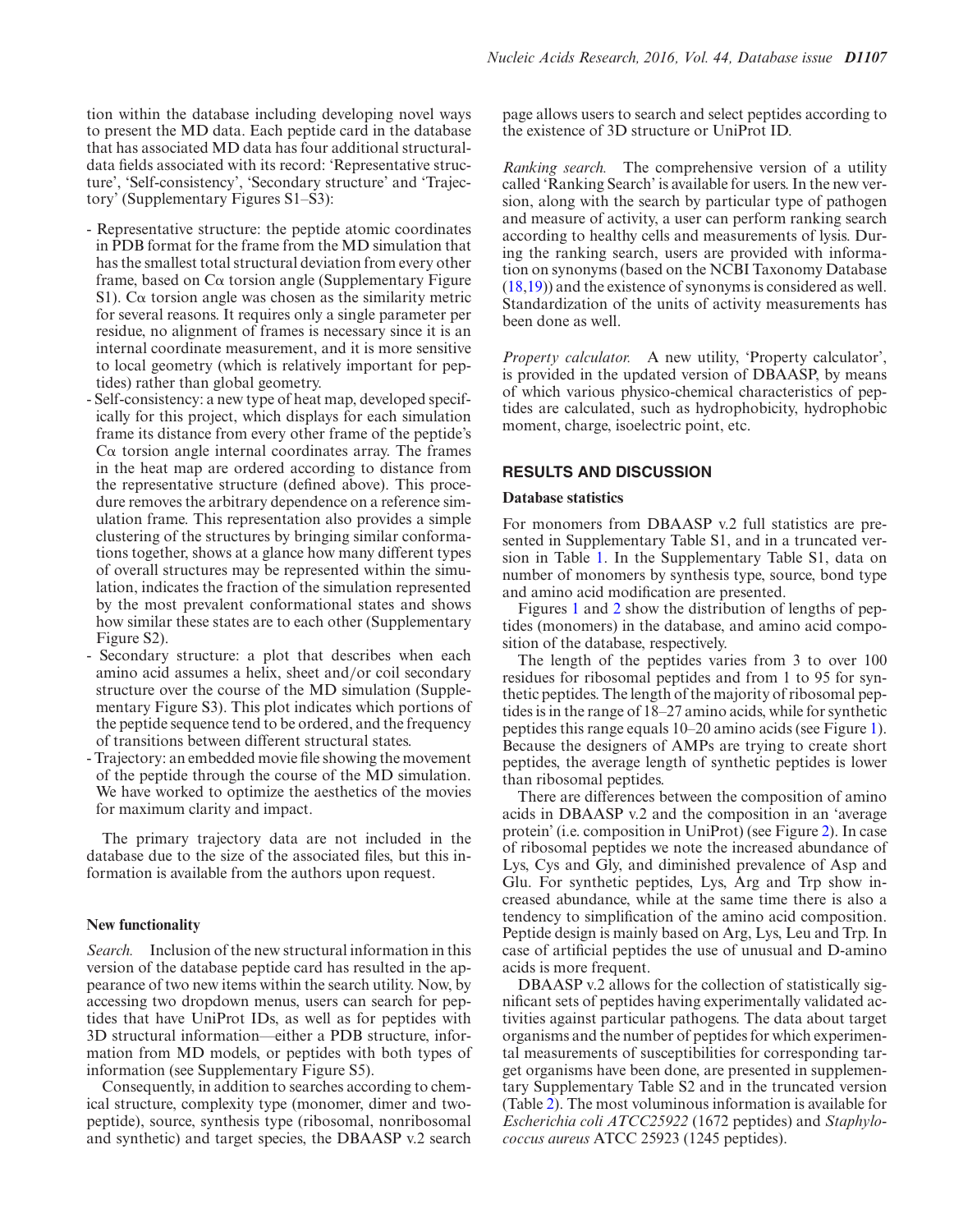<span id="page-4-0"></span>**Table 1.** Database statistics for monomers in DBAASP v.2

| Monomer type                                 | No. of monomers |  |  |  |
|----------------------------------------------|-----------------|--|--|--|
| Ribosomal                                    | 2048            |  |  |  |
| Nonribosomal                                 | 81              |  |  |  |
| Synthetic                                    | 5712            |  |  |  |
| With N–C termini peptide bond (cyclic) (NCB) | 515             |  |  |  |
| Without intrachain bond (linear)             | 6111            |  |  |  |
| With disulfide bond (DSB)                    | 1296            |  |  |  |



Figure 1. Distribution of the length of the peptides in DBAASP v.2.



**Figure 2.** Difference between frequencies of occurrence of amino acids in DAASPv.2 and in UniProt: (**A**) difference between Ribosomal peptides from DBAASP and UniProt; (**B**) difference between Synthetic peptides from DBAASP and UniProt.

**Table 2.** Number of peptides for which susceptibility of particular targets have been evaluated

| Target organism                   | Number of Peptides |
|-----------------------------------|--------------------|
| Escherichia coli ATCC 25922       | 1672               |
| Staphylococcus aureus ATCC 25923  | 1245               |
| Pseudomonas aeruginosa ATCC 27853 | 918                |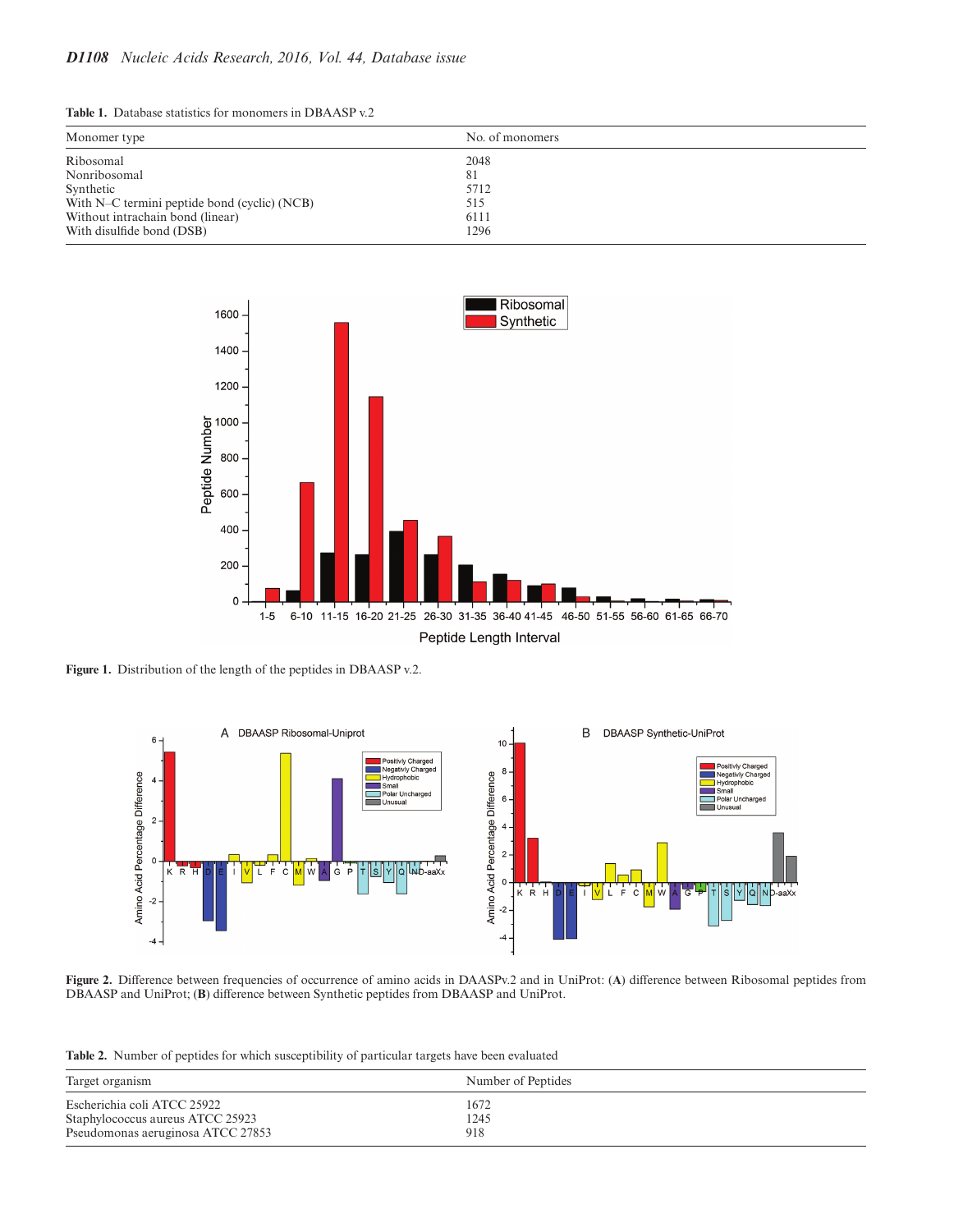#### **MD models**

The addition of MD models to the new version of DBAASP substantially expands the amount of 3D structural information available to peptide researchers. One main goal of the MD effort is to provide new 3D structural data to the research community for the development of structure–activity relationship models of biological activity. Our initial set of peptides was chosen to maximally cover the structural space of AMPs, as we add to this foundation of structural data over time. The current 300+ MD structures included in DBAASP more than doubles the available peptide structural data previously available (from PDB) for such purposes. In addition, the MD modeling provides information related to the number of and type of frequently populated peptide structures, and the transitions between them. This information may also be important for peptide activity, and it is possible to incorporate it into models. Ultimately, the existing MD data provide a solid foundation for potentially gaining insight on structural effects, and a rational means for suggesting additional work.

Creating 3D models for a significant number of the peptides in DBAASP required developing a new capability for high-throughput MD. This has been made possible by two factors: (i) new MD codes that utilize the power of GPU processing within the context of access to high performance computer clusters to dramatically speed up the calculations, and (ii) the creation of workflows designed to take advantage of these new capabilities by performing the calculations in a semi-automated manner and presenting the results in a concise and straightforward way to the users. In addition, the high-speed of the MD calculations facilitated much longer simulation times than is typically performed for peptides (400 ns), thus allowing the peptides to explore a wider range of conformations.

In keeping with this high-throughput paradigm, consideration of many factors went into the design of our workflows. For example, a fast method for generating reasonable starting structures for peptides with more than 30 amino acids was needed. Since these peptides tend to have significant tertiary structures and multiple disulfide bonds, even the long simulation times used in our MD runs could not be expected to completely fold these peptides from arbitrary starting structures. There are many homology-modeling programs and servers available for predicting starting 3D structures, however some of the most capable of them may require more time than the MD simulations themselves. The Phyre2 server was chosen to generate these starting structures because it produces complete 3D models very quickly and easily, and it is a well-regarded method under active development [\(8\)](#page-7-0).

Conversely, shorter peptides (<30 amino acids) were constructed starting with an extended conformation so as to minimally bias the resulting MD trajectory while still being consistent with the high-throughput philosophy of the structure generation. In addition, many of these shorter peptides have a single disulfide bond in the C-terminal region, and it is straightforward to incorporate these into an extended structure in our workflow. These short peptides are expected to fold more quickly, show less structural stability, have greater variation in structure over time and may even be completely disordered. Note that the choice of starting conformation may affect the resulting structures, which do not necessarily represent the true global minimum, but rather a conformation (or conformations) for which the peptide shows a structural tendency, and which may be useful for generating structure/activity models.

Much consideration was also given to the automation and presentation of the MD modeling results in order to best make these data accessible and informative to the users of the database. A representative structure from each MD simulation is provided in PDB file format in order to allow researchers direct access to the new 3D structural information, and this structure can also be visualized within DBAASP via the integrated Jmol viewer. Much effort went into developing the best means to identify this representative structure given the unique challenges of peptides relative to proteins, such as greater flexibility and the greater importance of local conformation. This led to the use of a local measure of structure, the  $C\alpha$  torsion angle, for comparing structures.

The  $Ca$  torsion angle was also used to create heat maps describing the MD trajectory that show at a glance the number, prevalence and similarity of conformations present in the simulation. We expect that particularly the shorter peptides will be quite flexible, and they may display not one, but rather a variety of stable conformations. Most of the heat maps show the peptides assuming multiple semi-stable structures over the course of the simulation.

These new 3D data available within DBAASP v.2 will help users visualize the conformational behavior of peptides. They can inform users regarding peptide flexibility, and the transitions between various stable states. This knowledge of 3D structures also provides the capability to estimate properties essential for structure/activity studies, e.g. the hydrophobic moment. Consequently, we expect that users who are exploring structure–activity relationships and attempting to create predictive models will mine DBAASP v.2 extensively for its structural data to identify new descriptors to use in their models.

#### **Comparison with other databases**

AMP databases can be divided into two classes depending on the origin of the peptides, 'specialized' and 'general'. For instance, databases such as: AVPdb––derived from AMPs that were experimentally verified for antiviral activity [\(20\)](#page-7-0); BACTIBASE––specific to Bacteriocins [\(21\)](#page-7-0); DAMPD––AMPs from UniProt, and correspondingly provides data about ribosomal peptides [\(22\)](#page-7-0); Defensins Knowledgebase––focuses on the defensin family of peptides [\(23\)](#page-7-0); and Peptaibol––created to store data regarding peptaibols [\(24\)](#page-7-0); are examples of the specialized class.

Databases of the 'general' type are designed to provide data from peptides that show cytotoxicity against targets from the entire set of microbial and cancer cells and which are created by various types of synthesis (ribosomal, nonribosomal and artificial). Consequently, databases of the general type are characterized by a higher number of entries. Examples of databases of the general class are YADAMP [\(25\)](#page-7-0), APD [\(26\)](#page-7-0), CAMP [\(27\)](#page-7-0) and LAMP [\(28\)](#page-8-0).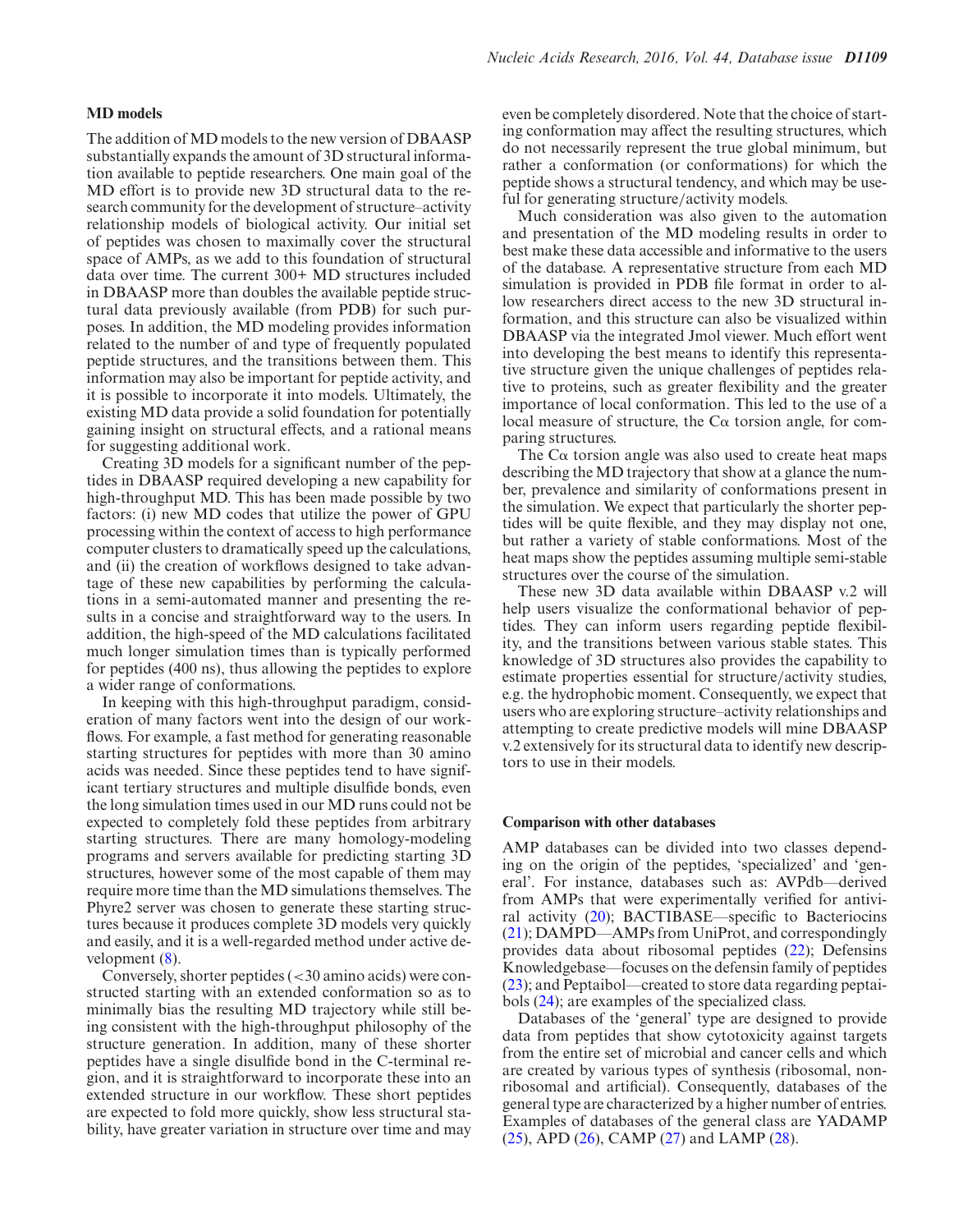DBAASP contains information on peptides of different origins (ribosomal, non-ribosomal and synthetic) and complexity (monomers, dimers and two-peptides) for which *in vitro* susceptibilities of microbial and/or cancer cells have been evaluated. In other databases there are entries that do not include data or references to susceptibilities. The main difference between DBAASP and other AMP databases is the ability to retrieve the data required to perform structure/activity studies (i.e. comprehensive data on chemical and 3D structures along with susceptibilities of specific pathogenic agents). Some peptides within the database do not show antimicrobial activity, which is experimentally proved. This is important because both positive and negative examples are essential for the optimal study of AMP structure–activity relationships and for generating predictive models. We note that none of the other available databases provide data about experimentally validated non-AMPs. Although not all the peptides within DBAASP can be classified as AMP, the vast majority of peptides are AMP and therefore, DBAASP can be considered as an AMP database of the 'general' type. Results from a comparison of databases of the general type are presented in Table [3](#page-7-0) (truncated version) and in Supplementary Table S3.

A peptide's antimicrobial (or anticancer) potency is determined by *in vitro* testing. The value of susceptibility depends on the conditions of testing (e.g. pH, salt concentration, etc.). Therefore, when presenting peptides as antimicrobial (and/or anticancer) it is necessary to provide users with data including the conditions of testing along with the value of susceptibility of target. DBAASP encompasses comprehensive data on peptide antimicrobial activities and experimental conditions under which the activities were measured. In order to evaluate a therapeutic index of AMPs, users should be provided with cytotoxicity data against healthy cells. DBAASP also offers users the data on peptide hemolytic/cytotoxic activities. As can be seen from Table [3,](#page-7-0) this information is incomplete in other databases.

Structure–activity studies require information on chemical and 3D structure along with susceptibility data. Only DBAASP provides users with full information on the chemical structure of its peptides. This means that complete information on chemical modifications of the peptides is presented. It is very important information, because simple modifications (e.g. C-terminal amidation) can dramatically change a peptide's activity against a particular target. Knowledge of the 3D structure of a peptide is valuable for understanding its mechanism of action. General databases provide users with some structural data, but this is limited by the data from PDB [\(7\)](#page-7-0). To expand the available data regarding peptide 3D structures, MD-based structural models of peptides have been calculated and are now included in DBAASP. In addition, MD trajectories offer valuable information describing the flexible nature of AMP peptides and may reveal alternative conformations that are available to the peptides. Peptides' dynamism, their flexibility plays a crucial role in the functioning of many AMPs [\(http://arxiv.org/abs/1307.6160\)](http://arxiv.org/abs/1307.6160). Therefore, we expect that the MD models will provide additional data necessary to understand the mechanisms of action of peptides, and to facilitate more efficient methods of drug design.

DBAASP v.2 is now the most voluminous AMP database with more than 8000 peptide records, and this number is continually increasing. Recently L. Aguilera-Mendoza and coworkers [\(29\)](#page-8-0) analyzed 25 AMP databases in order to investigate their overlap and diversity. Using the year 2014 as a baseline, all the databases together contained 35064 peptide entries of which 16990 entries were unique sequences. Despite the overlap between databases, more than half of the entries in the complete data set (10512 out of 16990) correspond to unique sequences deposited only in a single database. According to these authors (see Table [1](#page-4-0) of [\(29\)](#page-8-0)), 88.59% of the original peptide sequences in DBAASP are non-duplicates, with 5694 unique sequences out of 6427 total sequences. However, we note that this conclusion was based only upon consideration of the peptide sequence as chemical modification of the polypeptide chain was not taken into account. Since chemical modification is an important factor influencing antimicrobial/anticancer potency, peptides with identical sequences yet differing by chemical modifications are represented by separate entries in DBAASP. The redundancy of DBAASP is actually 0% when using full peptide chemical structure as the criterion for uniqueness. The overlap of peptides between the databases was also estimated, and it was shown that about 60% of the sequences in DBAASP are shared with at least one other database and 10% of the sequences with two others (see Figure [1a](#page-4-0) and b of [\(29\)](#page-8-0)). The remaining peptides are unique to DBAASP. DBAASP, containing peptides overlapping the contents of 20 other databases, was included in the list of the most comprehensive 'General-type' databases.

DBAASP v.2 provides users with two new unique tools not found in other databases. These are 'Ranking Search' and 'PubMed Search'. The 'PubMed Search' tool allows users to get additional recent data from PubMed that has not yet been analyzed and deposited in DBAASP. The new 'Ranking Search' provides a list of peptides ranked by activity for a specified target species or target cell type.

DBAASP and CAMP allow sequence-based prediction of the existence of antimicrobial activity. The prediction accuracy of DBAASP on a more voluminous new test set has been shown to equal  $91\%$  [\(30\)](#page-8-0).

### **CONCLUDING REMARKS**

To improve the antimicrobial properties of the existing AMPs or design new active ones, data regarding the peptide's chemical structure and antimicrobial activities are needed. DBAASP v.2 provides users with detailed information concerning peptide sequence, N- and C-terminal modifications, source, bonds and post-translational modification of amino acids. All records contain information about antimicrobial activity of the peptide. A growing number of peptide records contain 3D structure and dynamics information from MD simulations.

Antimicrobial drug design has focused on methods of elaboration for peptides with desired properties through the set of known or predicted peptide sequences–either empirically or computationally. An effective AMP-prediction method will allow investigators to conduct task-oriented design of new antibiotics and thus diminish costs of newdrug production. DBAASP is continuously updated with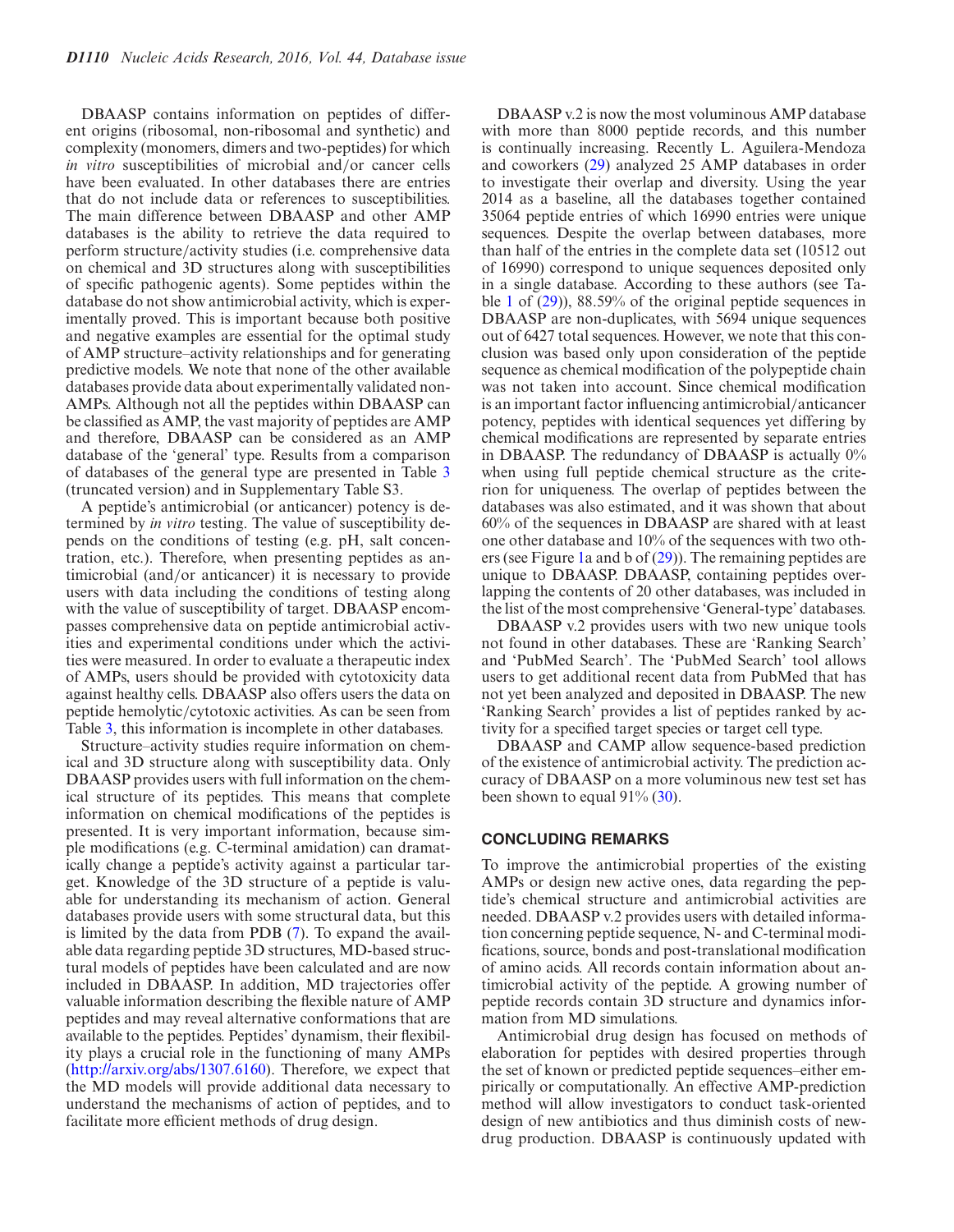| Database      | No of Entries | Origin of Peptides | <b>Target Object</b> | Detailed Chemical<br>Structure | 3D Model | <b>Activity Against</b><br>Microbial/Cancer<br>cell | Cytotoxicity against<br>Healthy Cell |
|---------------|---------------|--------------------|----------------------|--------------------------------|----------|-----------------------------------------------------|--------------------------------------|
| <b>DBAASP</b> | > 8100        | N. S               |                      |                                |          |                                                     |                                      |
| YADAMP        | 2525          | N. S               |                      |                                |          | NC                                                  | $\overline{\phantom{a}}$             |
| <b>APD</b>    | 2600          | N. S               |                      | NC.                            |          | NC                                                  | NC                                   |
| $CAMP^*$      | 5000          | N. S               |                      | $\overline{\phantom{a}}$       |          | NC                                                  | NC                                   |
| $LAMP^*$      | 4682          | N. S               |                      |                                |          | NC                                                  | NC                                   |

<span id="page-7-0"></span>**Table 3.** Comparison of information available in databases of general type

\*- Sub-database of predicted sequences has not been taken into account.

N, natural peptide; S, synthetic peptide; NC, not complete; '+' and '- ' signify the existence or nonexistence the corresponding data respectively.

new information that facilitates new-drug design. For instance, DBAASP v.2 provides users with sequence-based predictions of the existence of antimicrobial activity. At the same time, the volume of data present in the expanded database contributes to the development of sequence-based predictions of the susceptibility of peptides against several particular target organisms. Soon services for the prediction of susceptibility against particular targets will appear in DBAASP.

## **AVAILABILITY**

[DBAASP v.2 can be accessed at the website](http://dbaasp.org) http://dbaasp. org.

## **SUPPLEMENTARY DATA**

[Supplementary Data](http://nar.oxfordjournals.org/lookup/suppl/doi:10.1093/nar/gkv1174/-/DC1) are available at NAR Online.

#### **FUNDING**

International Science and Technology Center provided through National Institute of Allergy and Infectious Diseases/National Institutes of Health [G-2102 to M.P., M.G., M.C., G.G., B.V.]; Shota Rustaveli National Science Foundation [FR/397/7-180/14 to M.P., M.G., G.G., B.V.]. Funding for open access charge: International Science and Technology Center [G-2102].

*Conflict of interest statement.* None declared.

## **REFERENCES**

- 1. Afacan,N.J., Yeung,A.T., Pena,O.M. and Hancock,R.E. (2012) Therapeutic potential of host defense peptides in antibiotic-resistant infections. *Curr. Pharm. Des.*, **18**, 807–819.
- 2. Shai,Y (1999) Mechanism of the binding, insertion and destabilization of phospholipid bilayer membranes by  $\alpha$ -helical antimicrobial and cell non-selective membrane-lytic peptides. *Biochim. Biophys. Acta*, **1462**, 55–70.
- 3. Bechinger,B. (2011) Insights into the mechanisms of action of host defence peptides from biophysicaland structural investigations. *J. Pept. Sci.*, **17**, 306–314.
- 4. Perron,G.G., Zasloff,M. and Bell,G. (2006) Experimental evolution of resistance to an antimicrobial peptide. *Proc. Biol. Sci.*, **273**, 251–256.
- 5. Gogoladze,G., Grigolava,M., Vishnepolsky,B., Chubinidze,M., Duroux,P., Lefranc,M.P. and Pirtskhalava,M. (2014) DBAASP: Database of Antimicrobial Activity and Structure of Peptides. *FEMS Microbiol. Lett.*, **357**, 63–68.
- 6. NCBI Resource Coordinators. (2015) Database resources of the National Center for Biotechnology Information. *Nucleic Acids Res.*, **43**, D6–D17.
- 7. Rose,P.W., Prlic,A., Bi,C., Bluhm,W.F., Christie,C.H., Dutta,S., ´ Green,R.K., Goodsell,D.S., Westbrook,J.D., Woo,J. *et al.* (2015) The RCSB Protein Data Bank: views of structural biology for basic and applied research and education. *Nucleic Acids Res.*, **43**, D345–D356.
- 8. Kelley,A.L., Mezulis,S., Yates,C.M., Wass,M.N. and Sternberg,M.J.E. (2015) The Phyre2 web portal for protein modeling, prediction and analysis. *Nat. Protoc.*, **10**, 845–858.
- 9. Pettersen,E.F., Goddard,T.D., Huang,C.C., Couch,G.S., Greenblatt,D.M., Meng,E.C. and Ferrin,T.E. (2004) UCSF Chimera–a visualization system for exploratory research and analysis. *J. Comput. Chem.*, **25**, 1605–1612.
- 10. Harvey,M., Giupponi,G. and De Fabritiis,G. (2009) ACEMD: accelerated molecular dynamics simulations in the microseconds timescale. *J. Chem. Theory Comput.*, **5**, 1632–1639.
- 11. Humphrey,W., Dalke,A. and Schulten,K. (1996) VMD: visual molecular dynamics. *J. Mol. Graph.*, **14**, 33–38.
- 12. Brooks,B.R. and Brooks,C.L. (2009) CHARMM: the biomolecular simulation program. *J. Comput. Chem.*, **30**, 1545–1614.
- 13. Flocco,M.M. and Mowbray,S.L. (1995) C alpha-based torsion angles: a simple tool to analyze protein conformational changes. *Protein Sci.*, **4**, 2118–2122.
- 14. Devadoss,F.R. and Paul,R.V. (2014) Analysis and visual summarization of molecular dynamics simulation. *J. Cheminform.*, **6**, O16.
- 15. Gray,J.J., Moughon,S., Wang,C., Schueler-Furman,O., Kuhlman,B., Rohl,C.A. and Baker,D. (2003) Protein-protein docking with simultaneous optimization of rigid-body displacement and side-chain conformations. *J. Mol. Biol.*, **331**, 281–299.
- 16. Mezei,M. (2010) Simulaid: a simulation facilitator and analysis program. *J. Comp. Chem.*, **31**, 2658–2668.
- 17. The UniProt Consortium. (2015) UniProt: a hub for protein information. *Nucleic Acids Res.*, **43**, D204–D212.
- 18. Sayers,E.W., Barrett,T., Benson,D.A., Bryant,S.H., Canese,K., Chetvernin,V., Church,D.M., DiCuccio,M., Edgar,R., Federhen,S. *et al.* (2009). Database resources of the National Center for Biotechnology Information. *Nucleic Acids Res.*, **37**, D5–D15.
- 19. Benson,D.A., Karsch-Mizrachi,I., Lipman,D.J., Ostell,J. and Sayers,E.W. (2009) GenBank. *Nucleic Acids Res.*, **37**, D26–D31.
- 20. Qureshi,A., Thakur,N., Tandon,H. and Kumar,M. (2014) AVPdb: a database of experimentally validated antiviral peptides targeting medically important viruses. *Nucleic Acids Res.*, **42**, D1147–D1153.
- 21. Hammami,R., Zouhir,A., Ben Hamida,J. and Fliss,I. (2007) BACTIBASE: a new web-accessible database for bacteriocin characterization. *BMC Microbiology*. **7**, 89.
- 22. Vijayaraghava,V.S., Gabere,M.N., Pretorius,A., Adam,S., Christoffels, A., Lehväslaiho, M., Archer, J.A.C. and Bajic, V.B. (2012) DAMPD: a manually curated antimicrobial peptide database. *Nucleic Acids Res.*, **40**, D1108–D1112.
- 23. Seebah,S., Suresh,A., Zhuo,S., Choong,Y.H., Chua,H., Chuon,D., Beuerman,R. and Verma,C. (2007) Defensins knowledgebase: a manually curated database and information source focused on the defensins family of antimicrobial peptides. *Nucleic Acids Res.*, **35**, D265–D268.
- 24. Whitmore,L. and Wallace,B.A. (2004) The Peptaibol Database: a database for sequences and structures of naturally occurring peptaibols. *Nucleic Acids Res.*, **32**, D593–D594.
- 25. Piotto,S.P., Sessa,L., Concilio,S. and Iannelli,P. (2012) YADAMP: yet another database of antimicrobial peptides. *Int. J. Antimicrob. Agents.*, **39**: 346–351.
- 26. Wang,G., Li,X. and Wang,Z. (2009) APD2: the updated antimicrobial peptide database and its application in peptide design. *Nucleic Acids Res.*, **37**, D933–D937.
- 27. Waghu,F.H., Gopi,L., Barai,R.S., Ramteke,P., Nizami,B. and Idicula-Thomas,S. (2014) CAMP: collection of sequences and